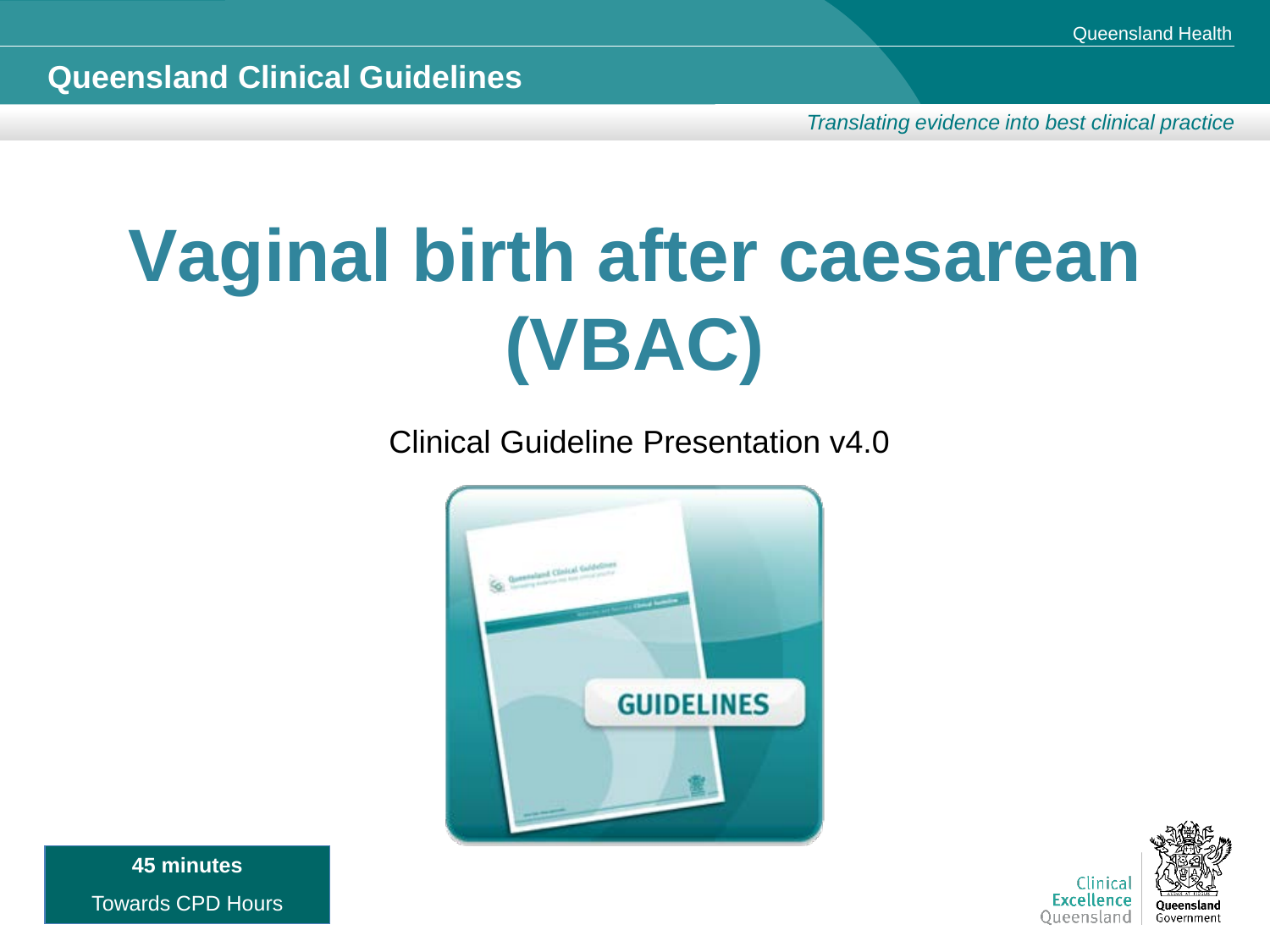#### **References:**

Queensland Clinical Guideline*: Vaginal birth after caesarean (VBAC)* is the primary reference for this package.

#### **Recommended citation:**

Queensland Clinical Guidelines. Vaginal birth after caesarean (VBAC) clinical guideline education presentation E20.12-1-V4-R25. Queensland Health. 2020.

#### **Disclaimer:**

This presentation is an implementation tool and should be used in conjunction with the published guideline. This information does not supersede or replace the guideline. Consult the guideline for further information and references.

#### **Feedback and contact details:**

**M:** GPO Box 48 Brisbane QLD 4001 | **E:** [guidelines@health.qld.gov.au](mailto:guidelines@health.qld.gov.au) | **URL:** [www.health.qld.gov.au/qcg](http://www.health.qld.gov.au/qcg)

#### **Funding:**

Queensland Clinical Guidelines is supported by the Queensland Health, Healthcare Improvement Unit.

#### **Copyright:**

© State of Queensland (Queensland Health) 2020



This work is licensed under a Creative Commons Attribution-NonCommercial-NoDerivatives V4.0 International licence. In essence, you are free to copy and communicate the work in its current form for non-commercial purposes, as long as you attribute Queensland Clinical Guidelines, Queensland Health and abide by the licence terms. You may not alter or adapt the work in any way. To view a copy of this licence, visit <https://creativecommons.org/licenses/by-nc-nd/4.0/deed.en>

For further information, contact Queensland Clinical Guidelines, RBWH Post Office, Herston Qld 4029, email [Guidelines@health.qld.gov.au](mailto:Guidelines@health.qld.gov.au) For permissions beyond the scope of this licence, contact: Intellectual Property Officer, Queensland Health, GPO Box 48, Brisbane Qld 4001, email [ip\\_officer@health.qld.gov.au](mailto:ip_officer@health.qld.gov.au) phone (07) 3234 1479.

Images are property of State of Queensland (Queensland Health) unless otherwise cited.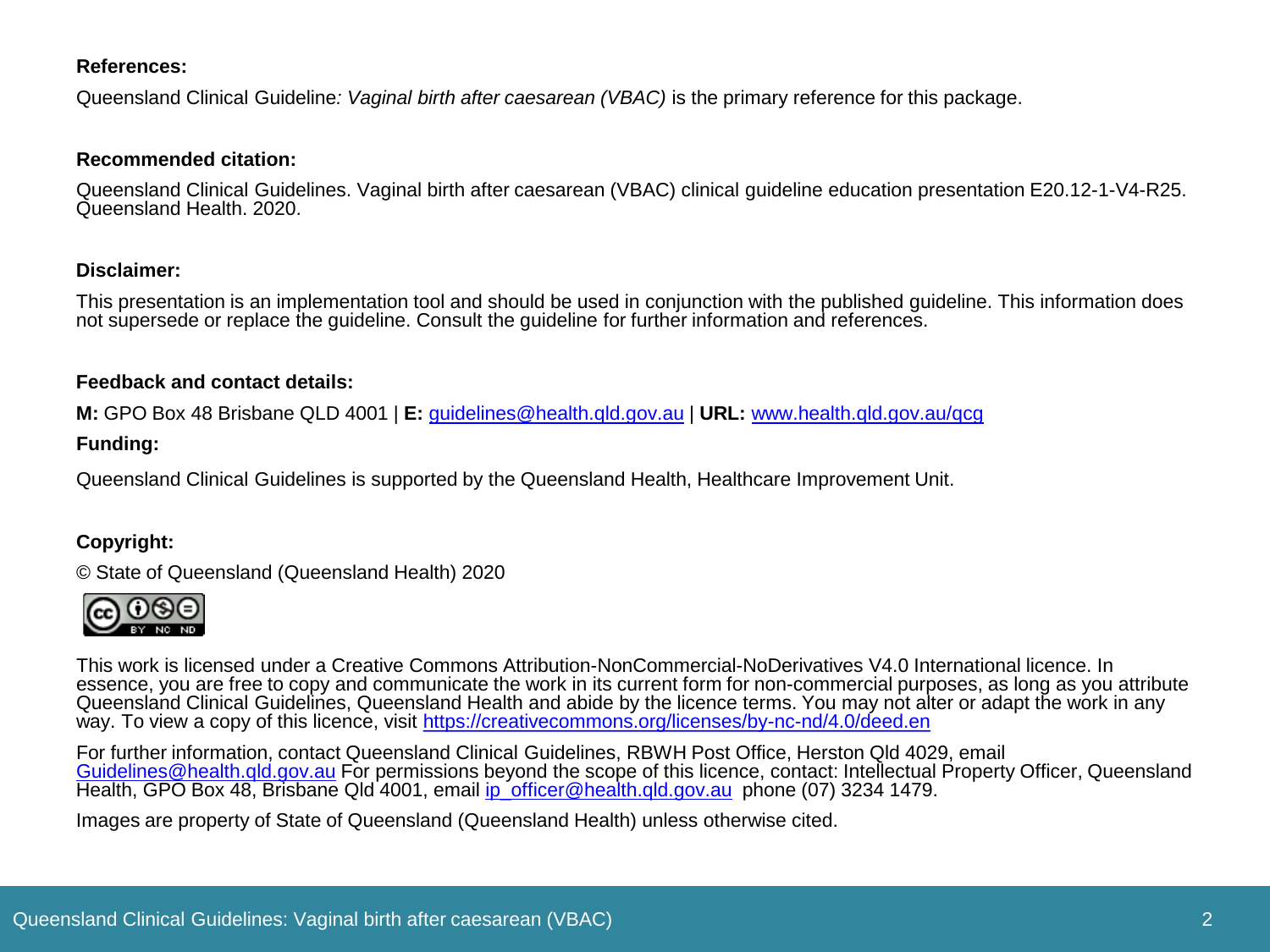#### **Abbreviations**

- CS: Caesarean section
- CTG: Cardiotocograph
- ERCS: Elective repeat caesarean section
- HIE: Hypoxic-ischaemic encephalopathy
- IOL: Induction of labour
- VBAC: Vaginal birth after caesarean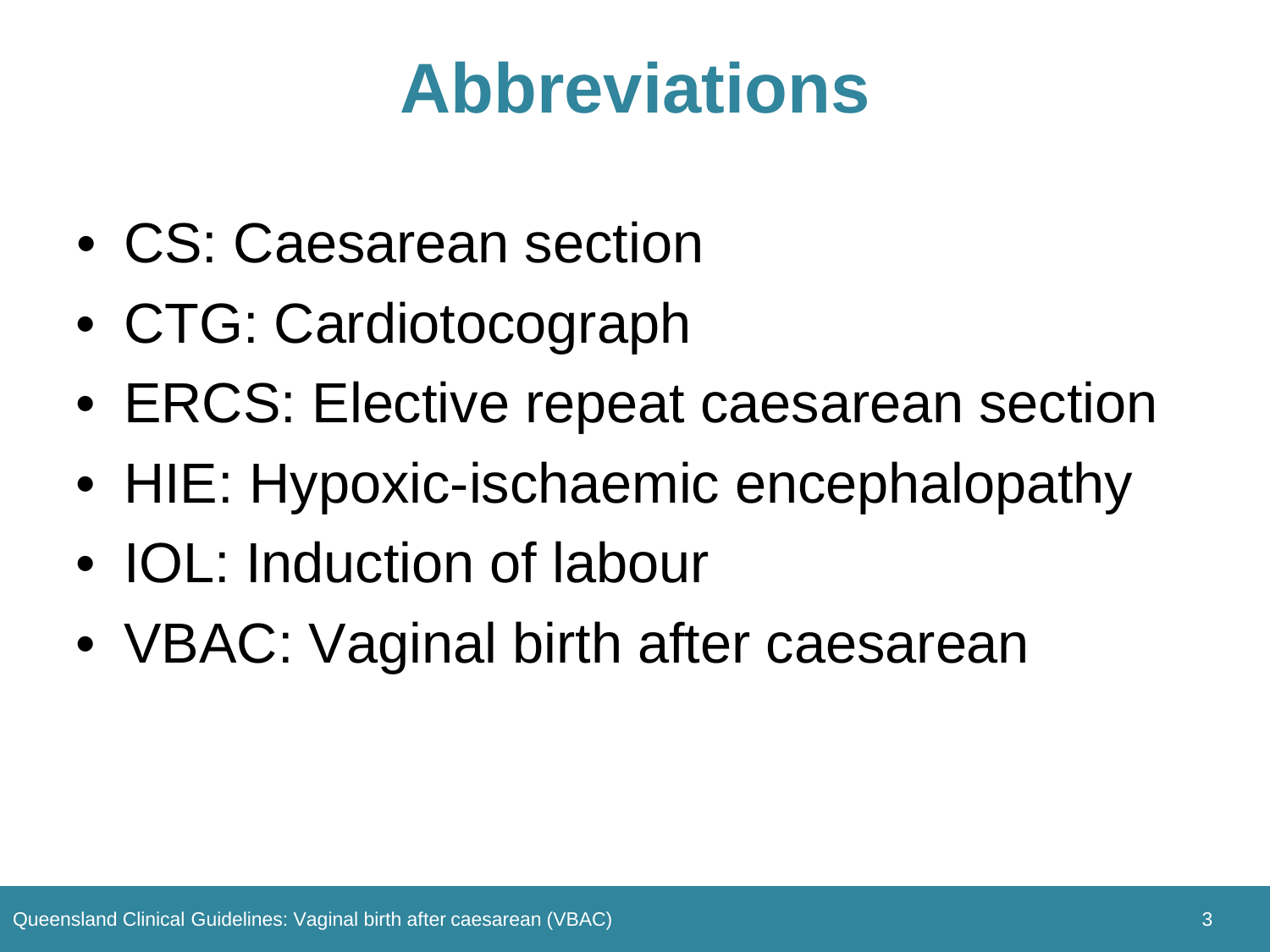

- Identify the risks and benefits of VBAC and **ERCS**
- Identify factors which favour likelihood of VBAC and reduce likelihood of VBAC
- Outline considerations for:
	- Counselling and mode of birth
	- IOL and augmentation of labour
- Identify recommended care for women planning a VBAC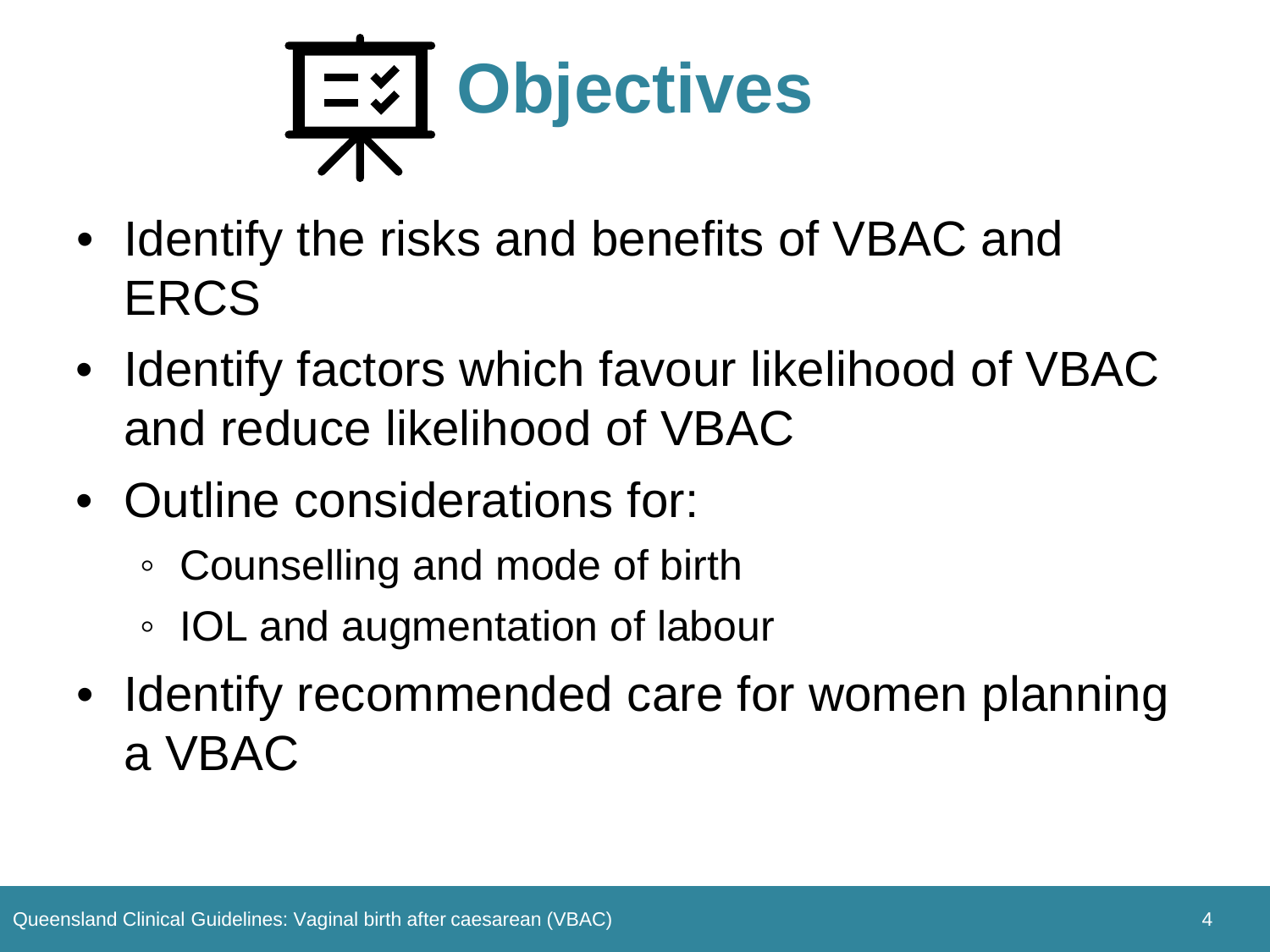## **Background**

- CS rates are increasing worldwide
- Overall rate of CS in Queensland is 35.8% (2018 data)
- Increasing primary CS rate has led to an increased proportion of women with a history of previous CS.
- Options for subsequent births:
	- Planned VBAC which will result in either a vaginal birth or an emergency CS
	- An ERCS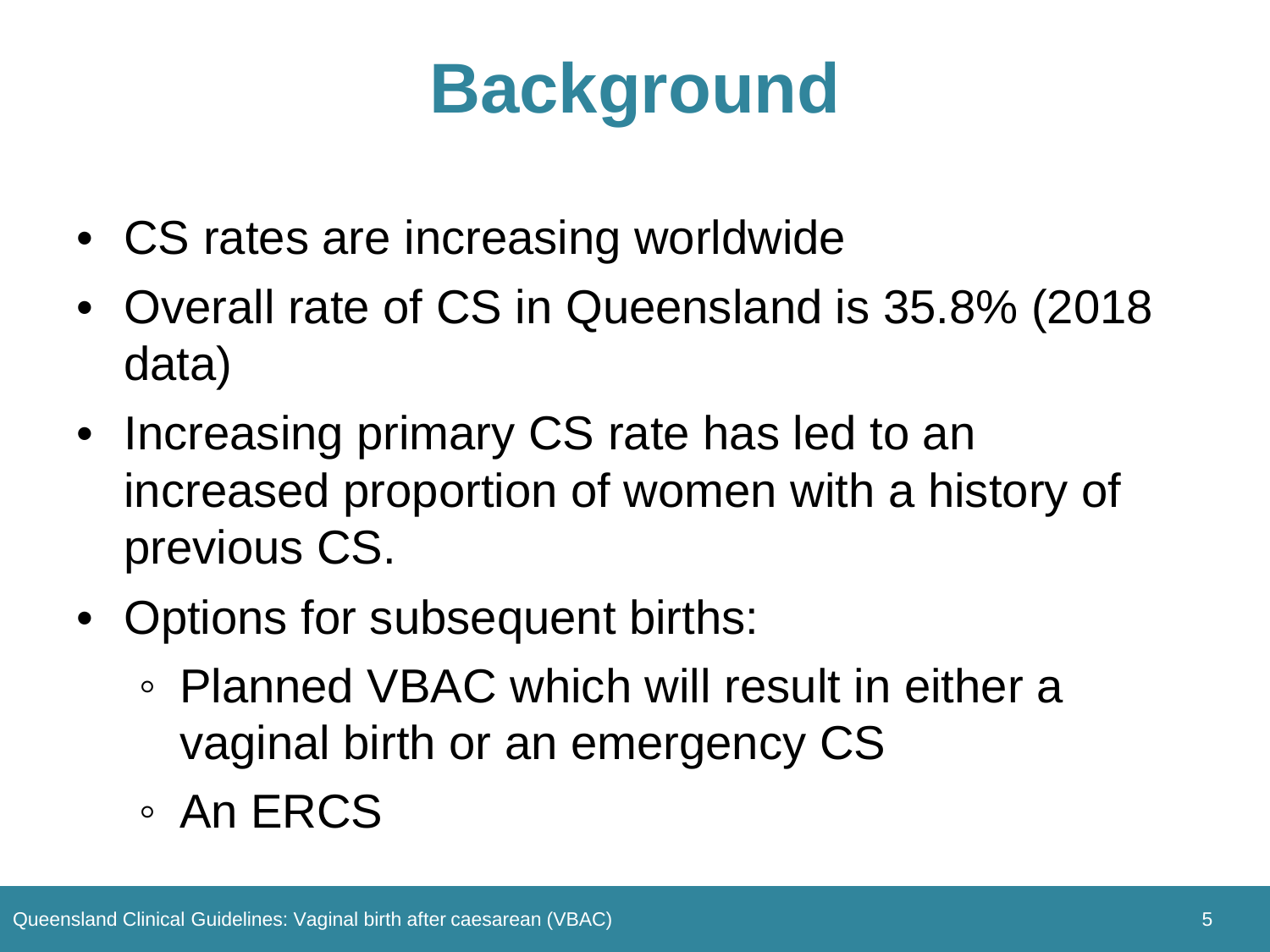- Maternal **benefits** of VBAC
	- Overall 72−75% chance of vaginal birth



Around **75** out of every 100 women who plan a VBAC will have a vaginal birth and **25** will have a caesarean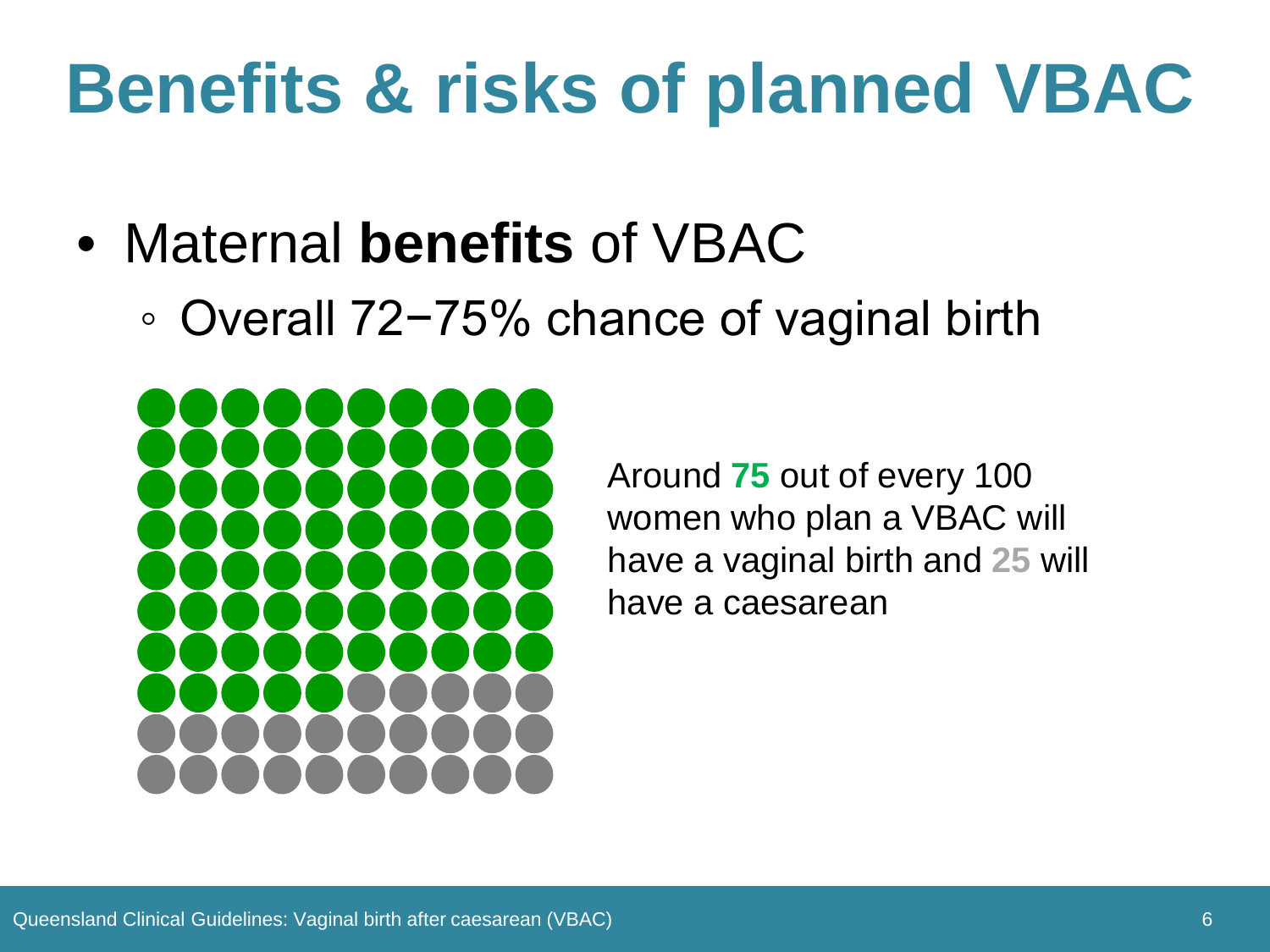- Maternal **benefits** of VBAC
	- If vaginal birth
		- Shorter hospital stay and faster recovery
		- Avoidance of major surgery and multiple CS in future
		- **Increased likelihood of vaginal birth in future**
		- **Sense of satisfaction with having vaginal birth**
	- Reduced risk maternal mortality
	- Increased rates of breastfeeding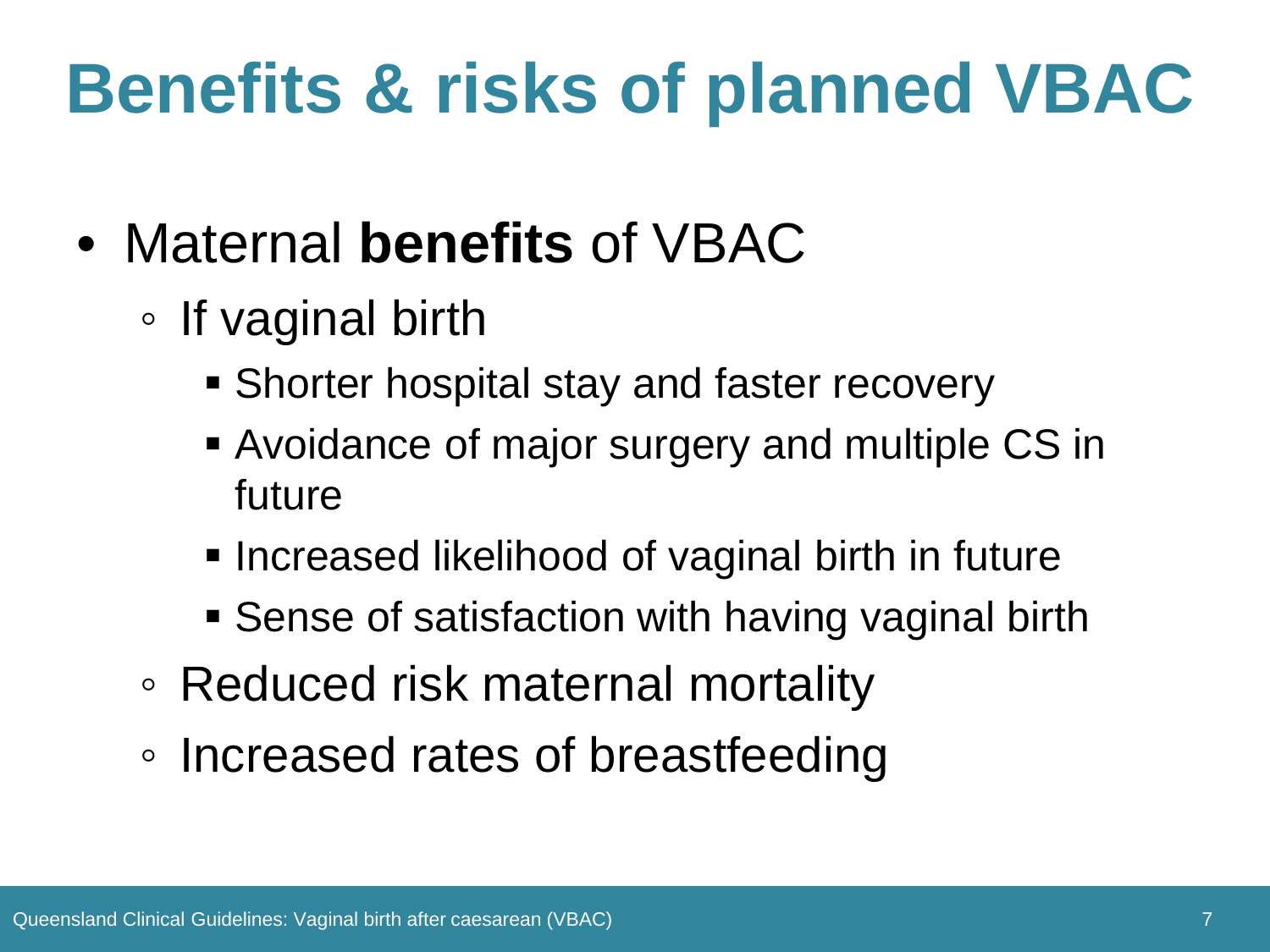- Maternal **risks** with planned VBAC
	- Overall 25−28% of emergency CS
		- **Emergency CS associated with increased** morbidity compared to ERCS
	- Around 0.5% risk of uterine rupture



Around **1** in every 200 women who plan for a VBAC will experience uterine rupture and **199** women will not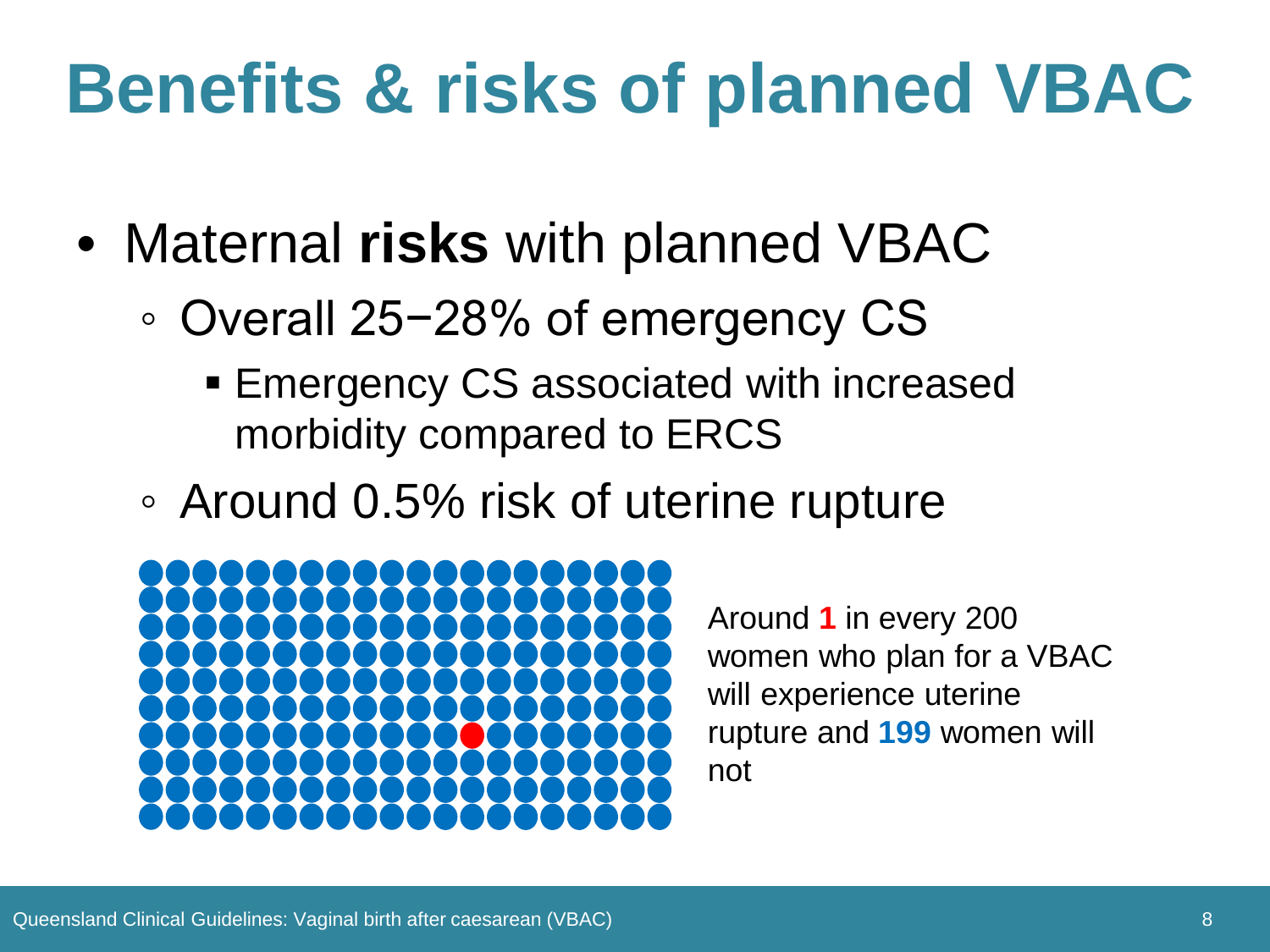- Maternal **risks** with planned VBAC
	- If vaginal birth
		- Potential trauma to perineum and pelvic floor
		- **Increased risk of anal sphincter injury for women** having second birth following one previous CS compared with nulliparous women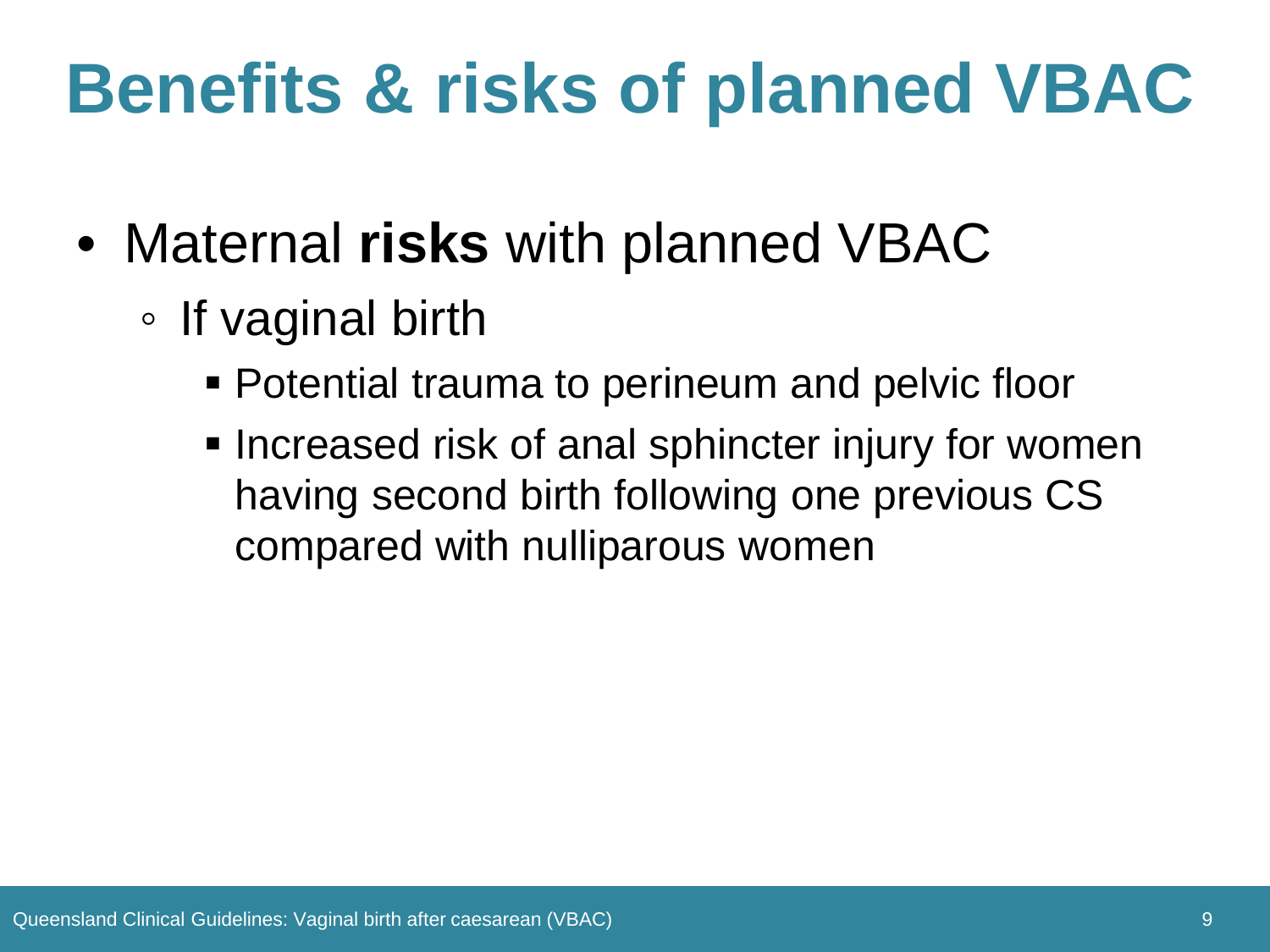- **Benefits** to baby of planned VBAC
	- Increased likelihood of breastfeeding
- Fetal **risks** of VBAC
	- Increased risk of perinatal mortality compared with ERCS
	- 0.1% risk stillbirth beyond 39+0 weeks while awaiting onset of labour
	- Increased risk of HIE (majority of cases associated with uterine rupture)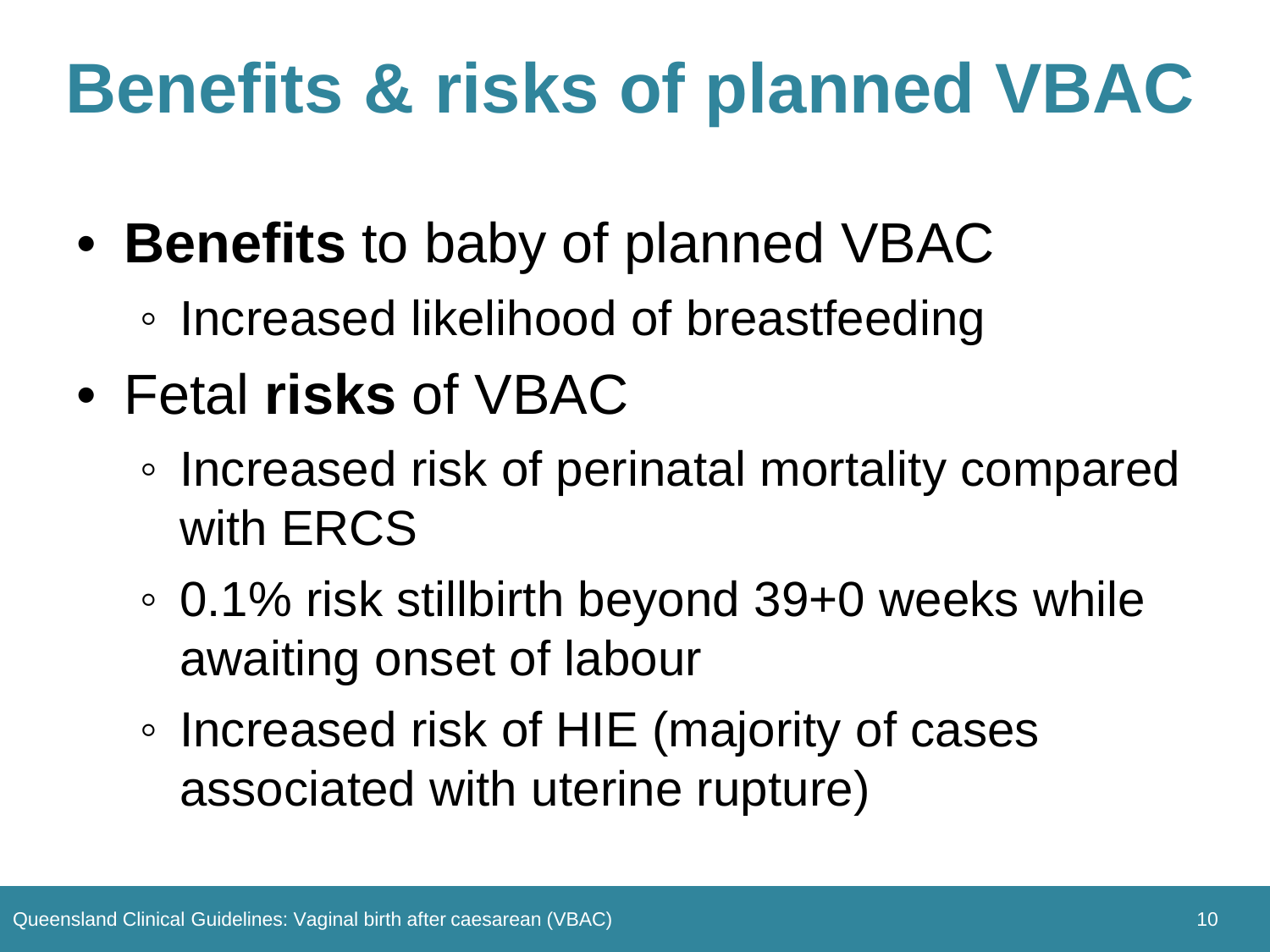#### **Additional considerations**

- Risk of hysterectomy
	- Does not differ considerably between VBAC and ERCS
- Haemorrhage and transfusion risk
	- Limited evidence
	- Systematic review and meta-analysis does not demonstrate a significant difference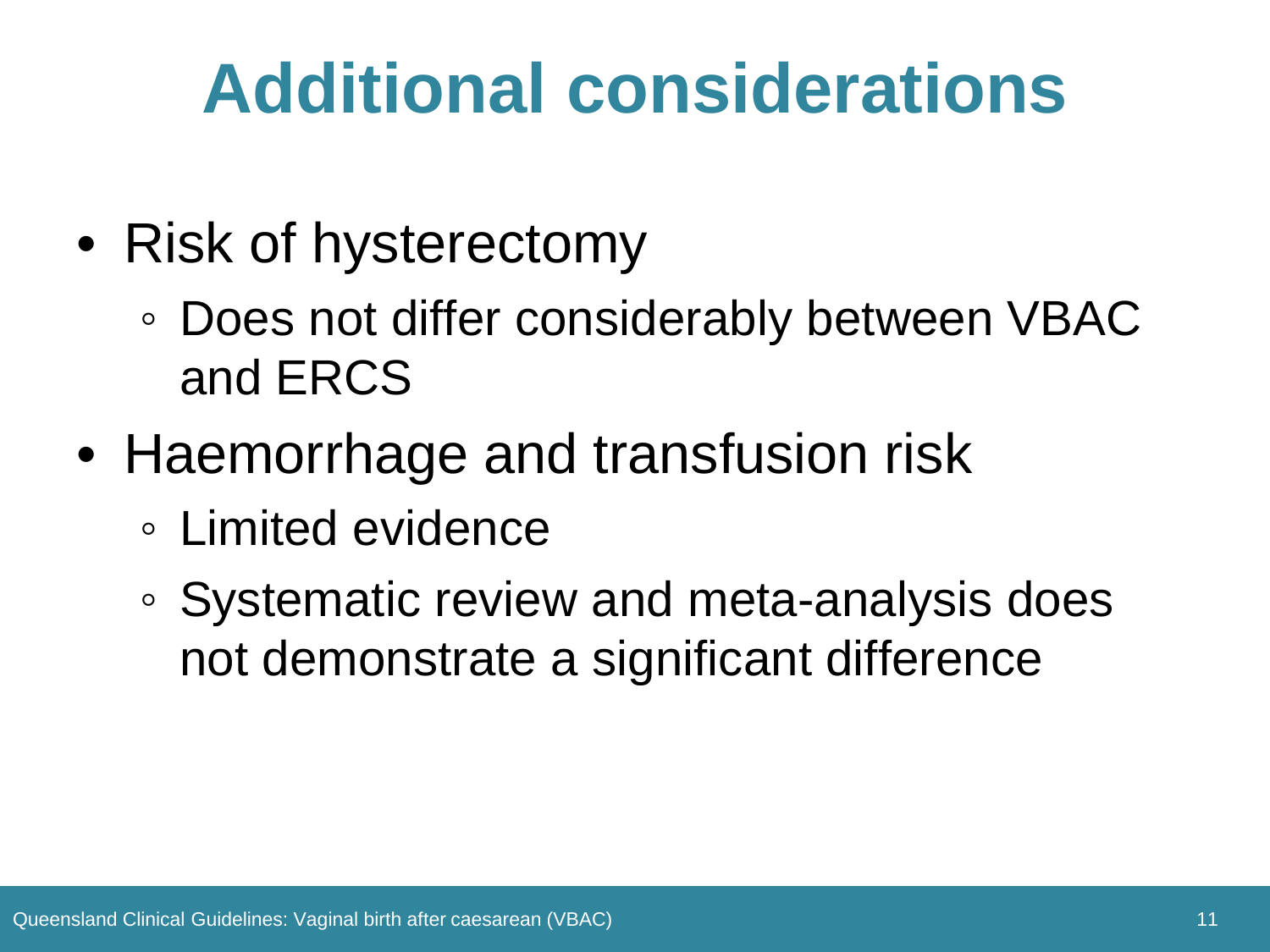# **Contraindications for VBAC**

- Previous uterine rupture
	- Higher risk (5% or greater) of recurrent rupture in labour
- Previous classical CS
- Other contraindications to vaginal birth which apply irrespective of history of CS (e.g. major placenta praevia)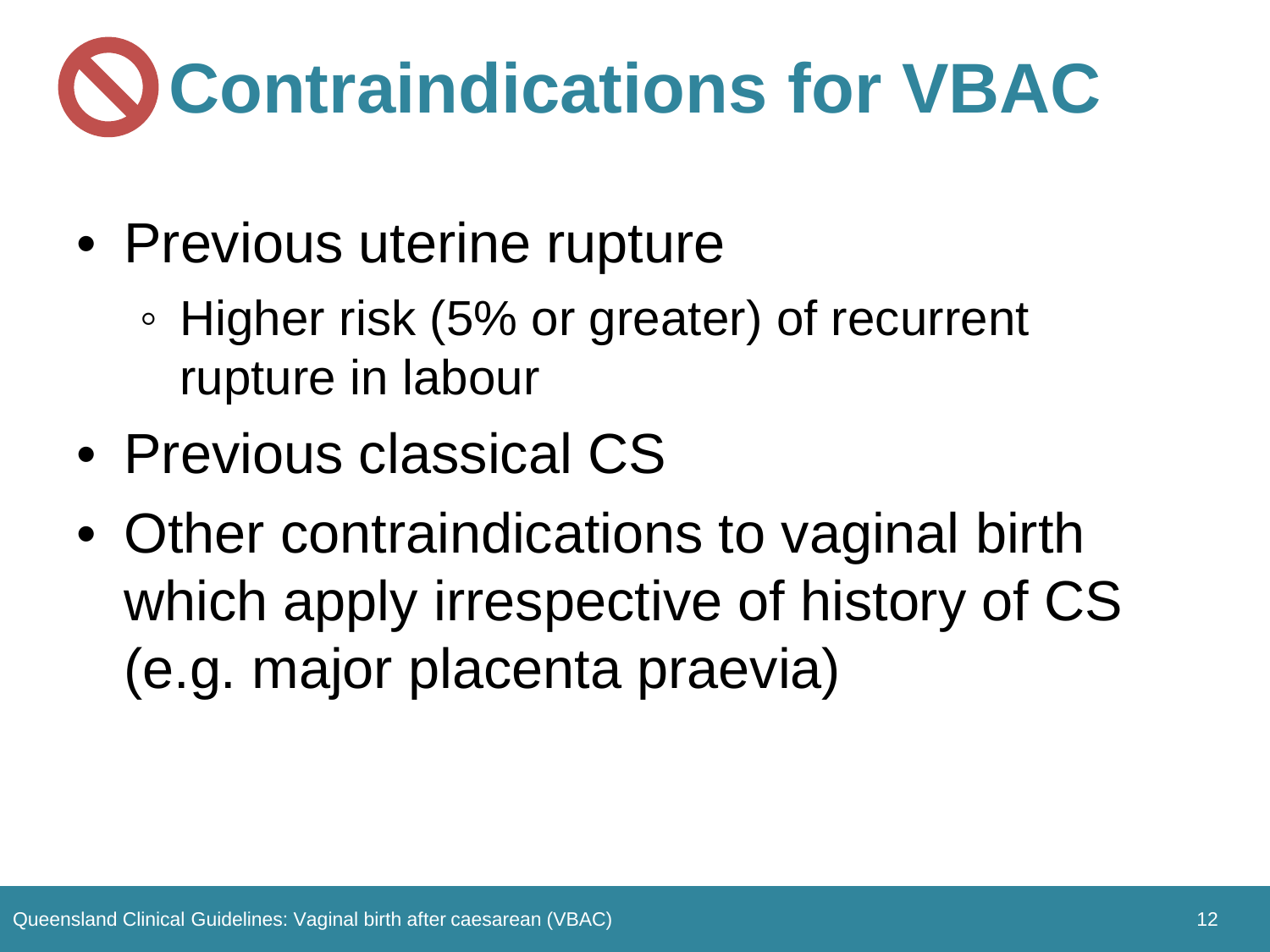## **Uterine rupture**

#### **Signs and symptoms**

- Typically non-specific, some may be rare and associated with other obstetric complications making diagnosis difficult
- Most common sign is prolonged, persistent and profound bradycardia (present in up to 80% of cases)
- Classic triad of uterine rupture (pain, vaginal bleeding and fetal heart rate changes) present in less than 10% of cases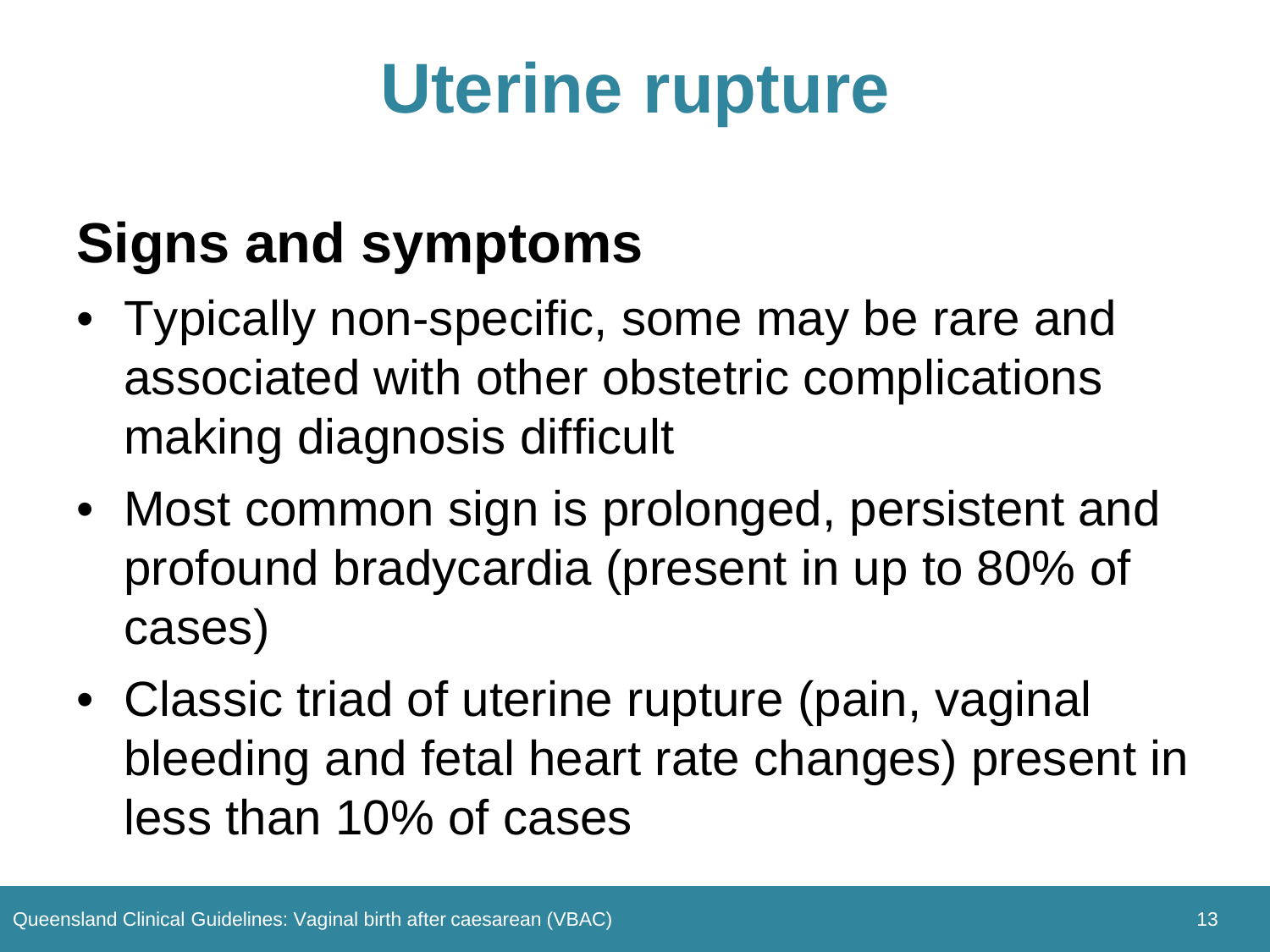#### **Uterine rupture**

| <b>Signs and symptoms</b>                                                         |                                                              |
|-----------------------------------------------------------------------------------|--------------------------------------------------------------|
| <b>Abnormal CTG</b>                                                               | Abnormal vaginal bleeding                                    |
| Abdominal pain (especially if<br>persisting between contractions)                 | <b>Cessation of previously efficient</b><br>uterine activity |
| Acute onset of scar tenderness                                                    | Abnormal progress of labour                                  |
| Loss of intrauterine pressure                                                     | Haematuria                                                   |
| Chest pain or shoulder tip pain<br>(especially in absence of vaginal<br>bleeding) | Easier abdominal palpation of<br>fetal parts                 |
| Maternal hypotension,<br>tachycardia or shock                                     | Loss of station of presenting part                           |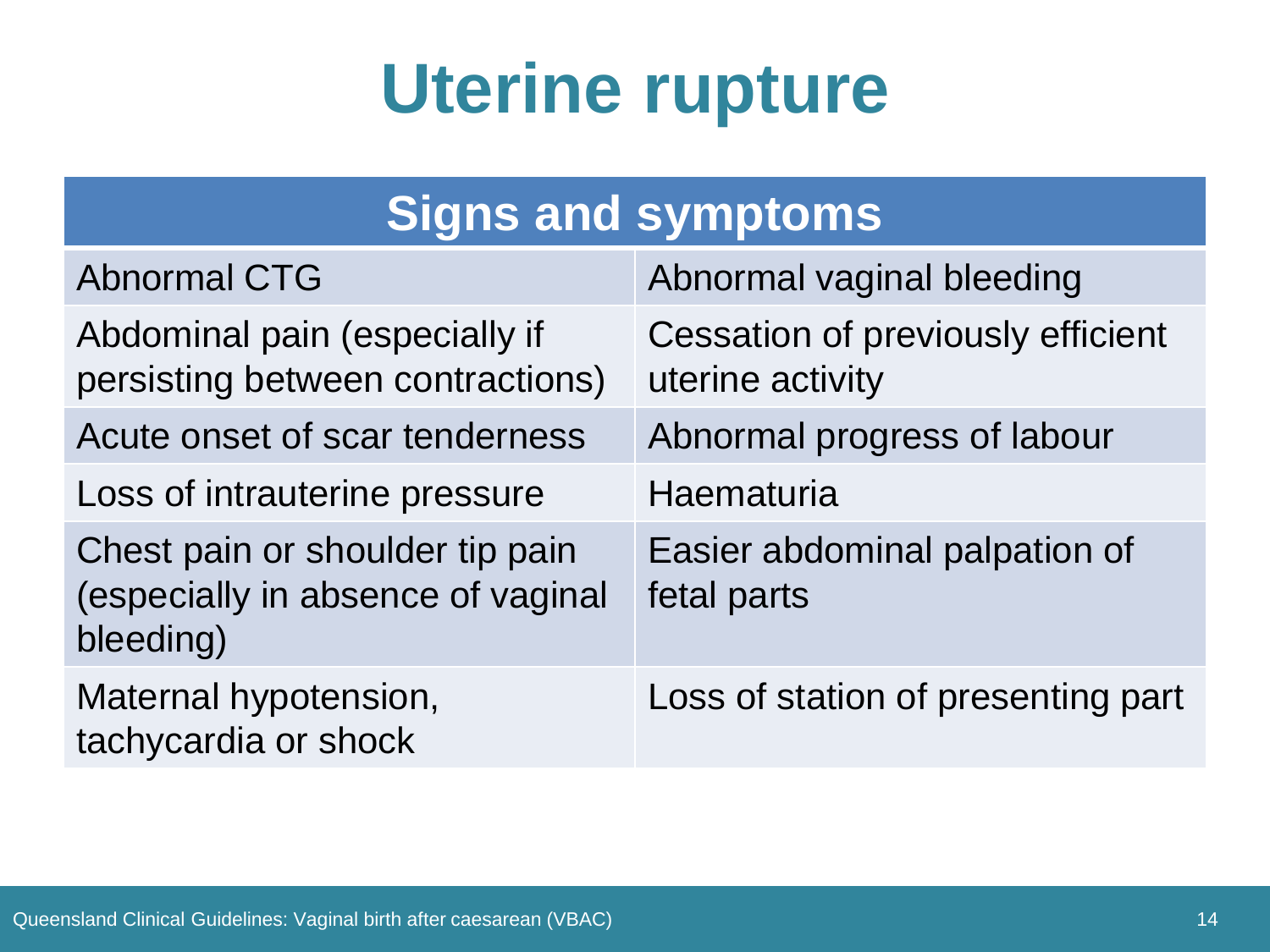#### **Two or more previous CS**

- Not considered a contraindication to VBAC
- Limited studies and mixed findings
- Overall, similar VBAC rates as those with one prior CS
- Systematic review of literature on vaginal birth after two CS reported
	- VBAC rate of 71% and uterine rupture risk of 1.36%
	- Comparable maternal morbidity with 3rd CS and no significant difference in neonatal outcomes
- Retrospective cohort study reported similar VBAC rates and maternal morbidity for women with 3 or more CS compared to those who had ERCS
- Recommend counselling with obstetrician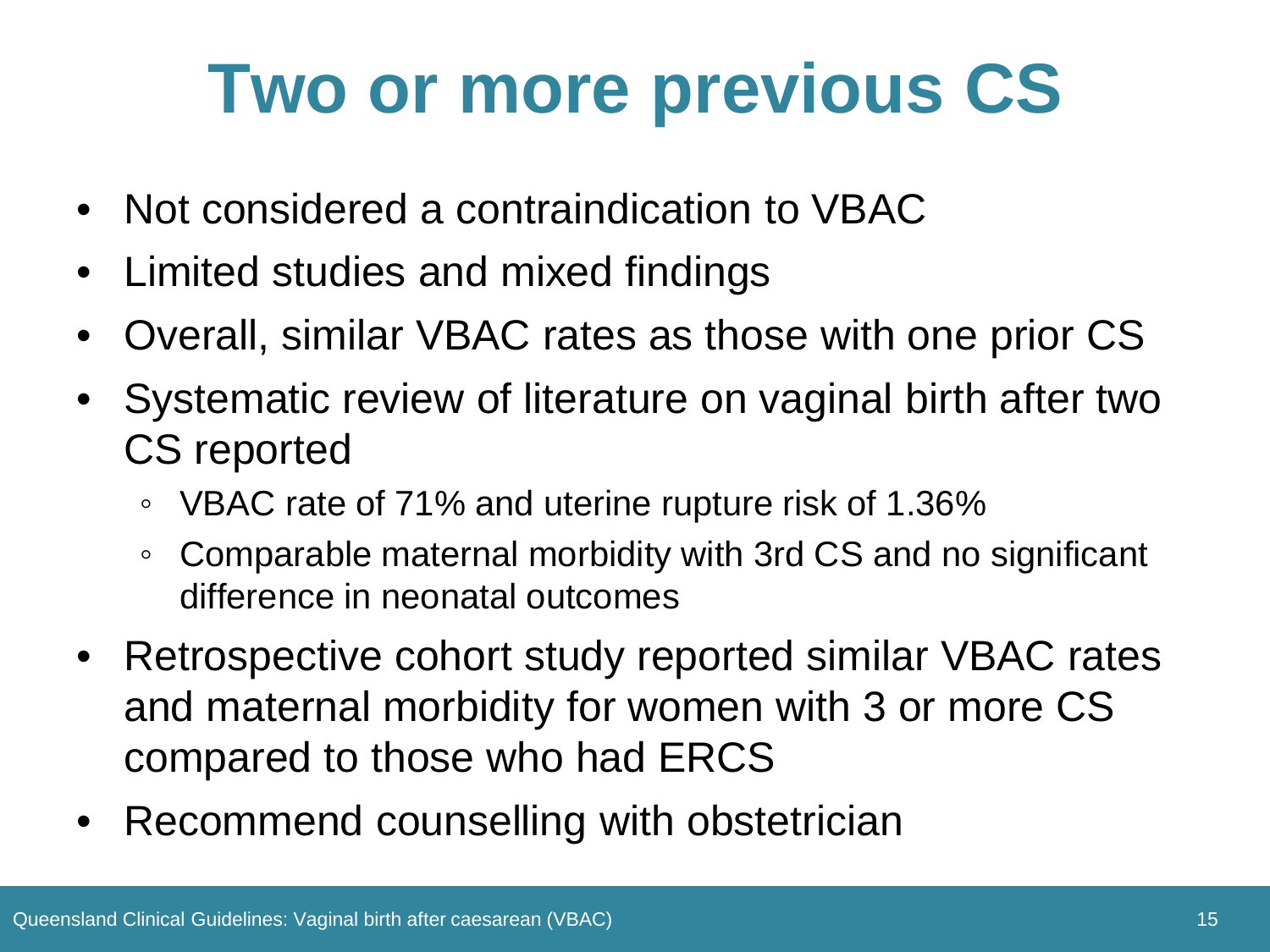## **Risks of multiple CS**

- Risks of serious maternal morbidity increases with number of CS
- Risks include
	- Hysterectomy
	- Haemorrhage and blood transfusion
	- Adhesions
	- Surgical injuries
	- Placenta praevia and accreta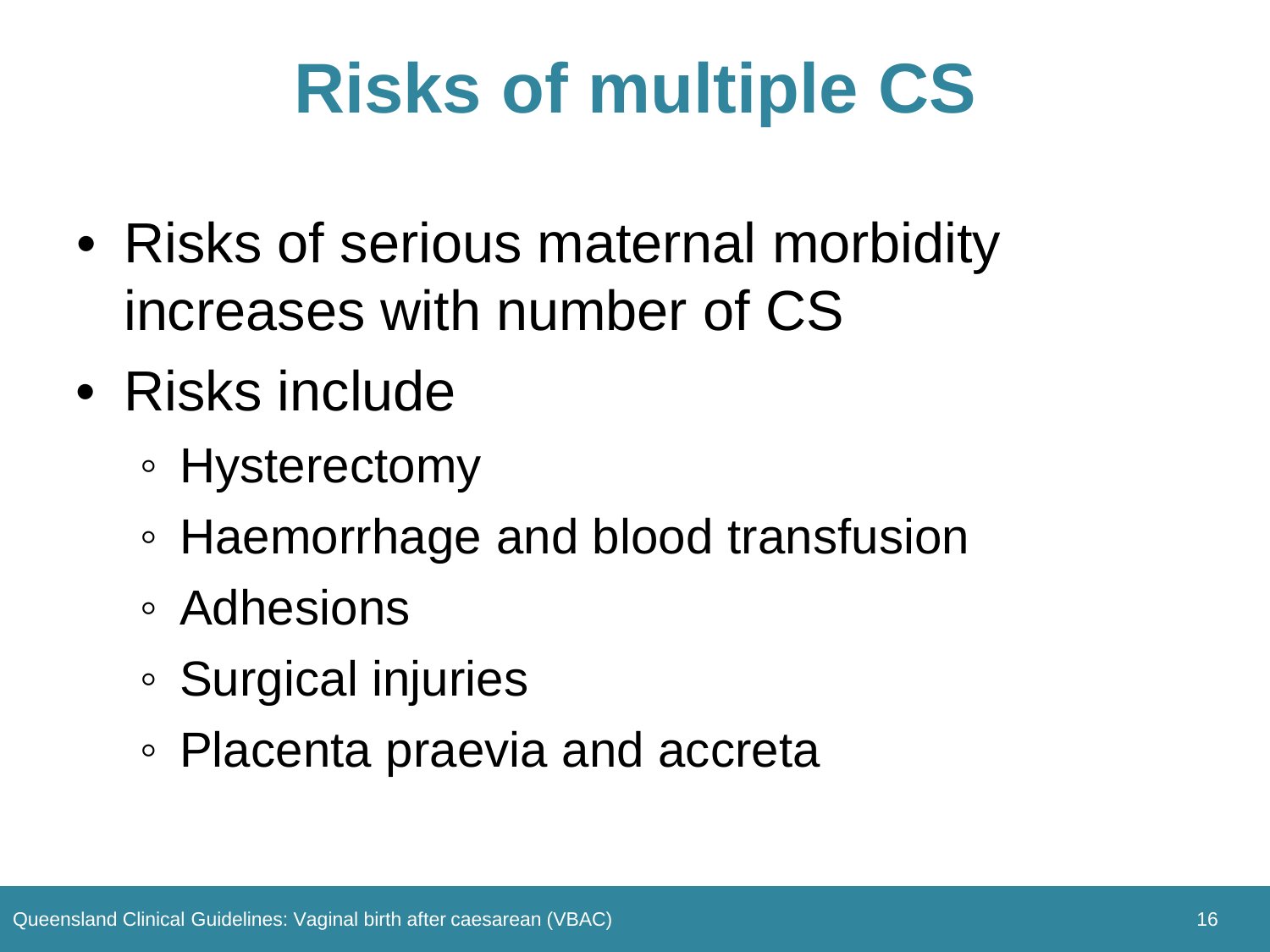## **Neonatal respiratory morbidity**

- Can occur regardless of mode of birth
- Conflicting evidence regarding whether VBAC or ERCS results in more transient tachypnoea of the newborn
- CS is known to be associated with respiratory morbidity, especially prior to 39+0 weeks gestation

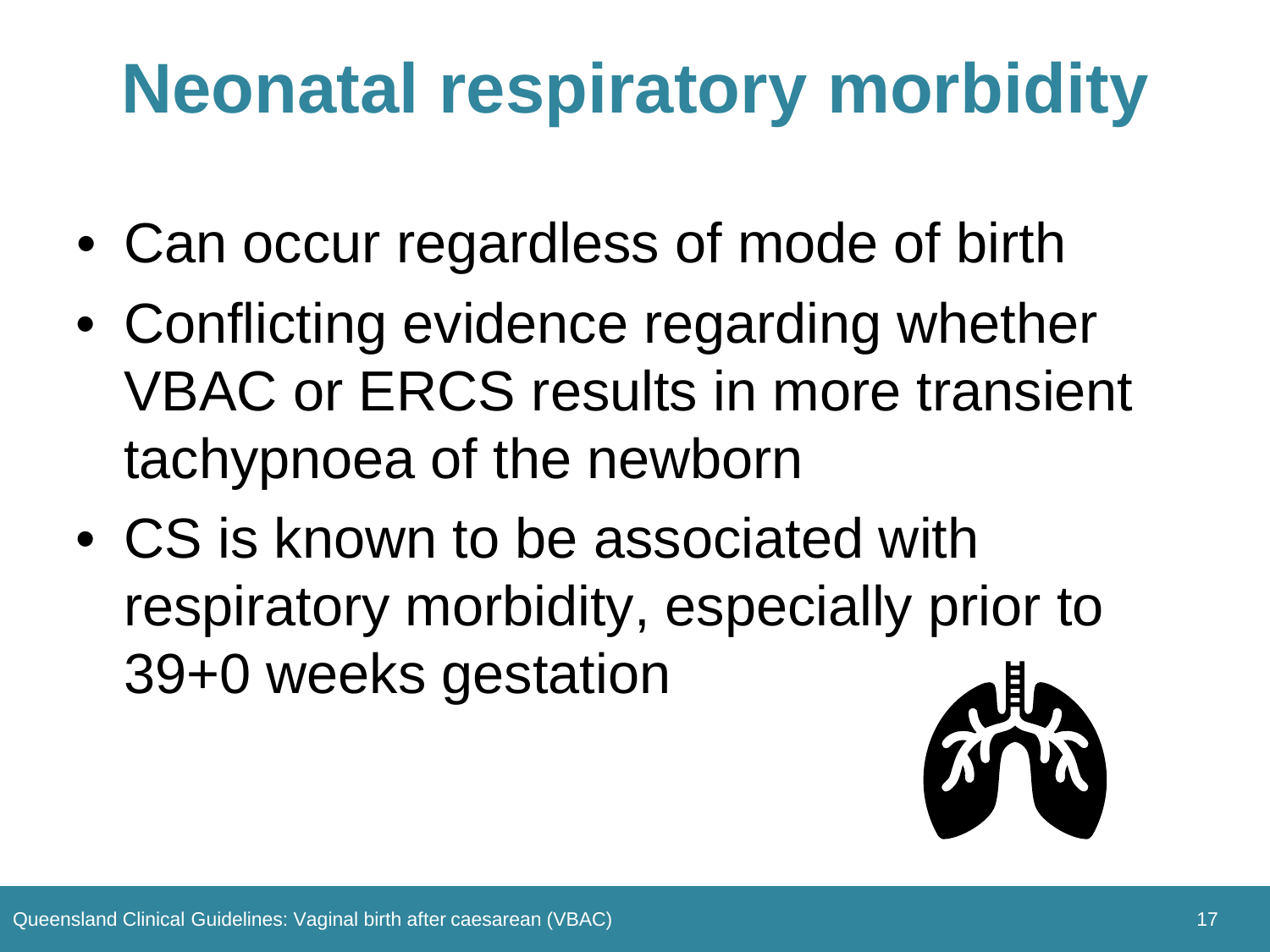#### **Likelihood of VBAC**

| <b>Factors favouring likelihood of</b><br><b>VBAC</b>   | <b>Factors reducing likelihood of</b><br><b>VBAC</b>                                                                    |
|---------------------------------------------------------|-------------------------------------------------------------------------------------------------------------------------|
| Previous vaginal birth (strongest<br>predictor)         | No previous vaginal birth                                                                                               |
| Fetal malpresentation was indication<br>for previous CS | Previous CS for:<br>Dystocia or failure to progress<br><b>Failed induction of labour</b><br>Cephalopelvic disproportion |
| Spontaneous onset of labour                             | Induction of labour                                                                                                     |
| <b>Higher Bishop score</b>                              | <b>Hypertensive disorders</b>                                                                                           |
| Uncomplicated, low risk pregnancy                       | <b>Obesity</b>                                                                                                          |
|                                                         | Advance maternal age                                                                                                    |
|                                                         | Current fetal macrosomia                                                                                                |
|                                                         | Diabetes (gestational or pre-existing)                                                                                  |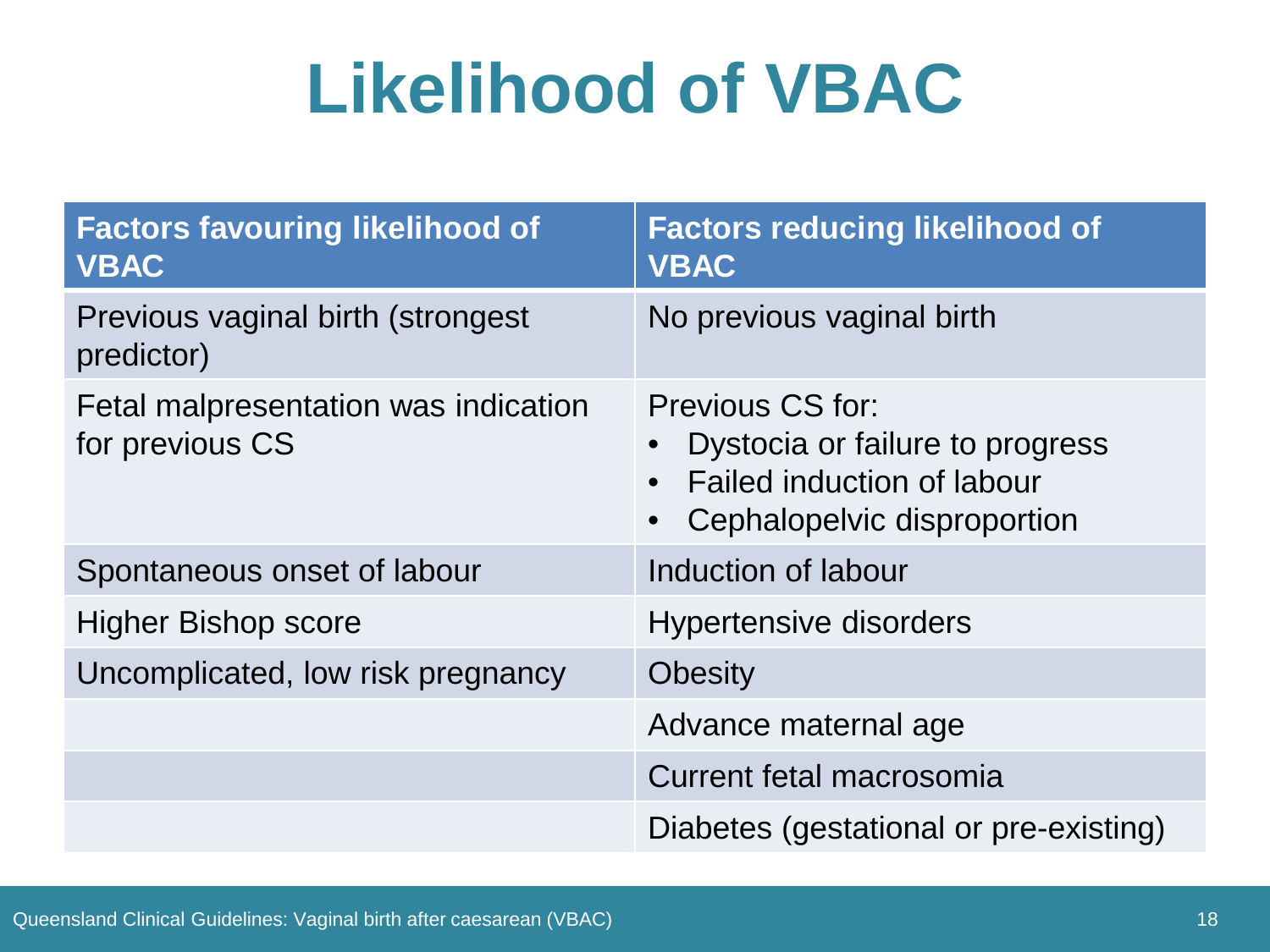## **Inter-pregnancy interval**

- Refers to time from CS (birth) to conception or onset of next pregnancy
- Inter-pregnancy interval of less than 12 months is associated with increased risk of
	- Uterine rupture
	- Placenta praevia
	- Placental abruption
	- Preterm birth
- Inter-pregnancy interval of less than 12 months is not a contraindication for VBAC
	- Facilitate consultation with obstetrician
	- Consider individual and clinical circumstances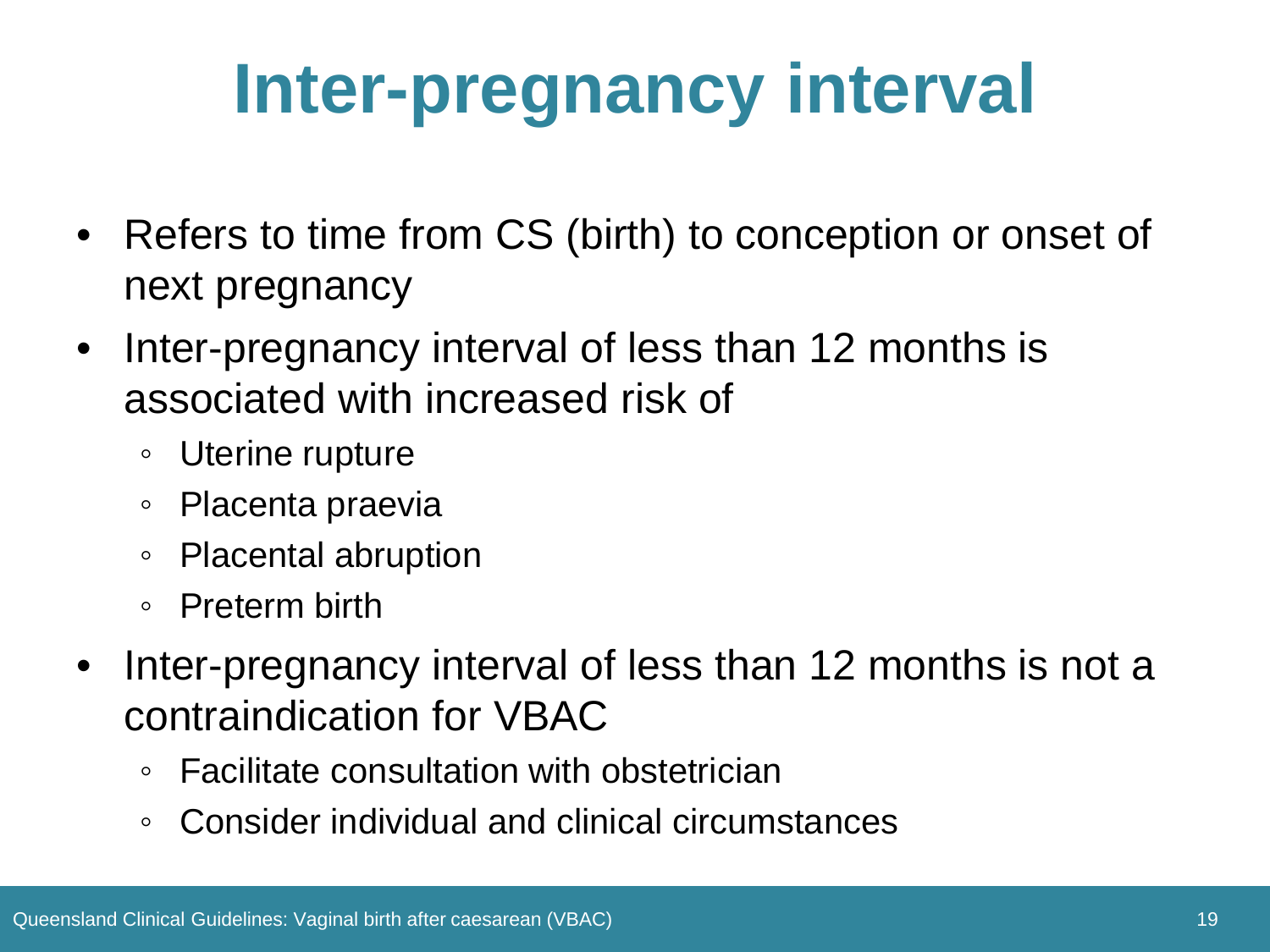#### **Case study**

Gillian is a G1P1 who has had an elective CS for breech presentation

**What is important to discuss with Gillian following her CS?**

- Interval from CS to next pregnancy and birth
- **Contraception**
- Considerations for mode of birth in subsequent pregnancies
- Offer opportunity to discuss and debrief her CS birth experience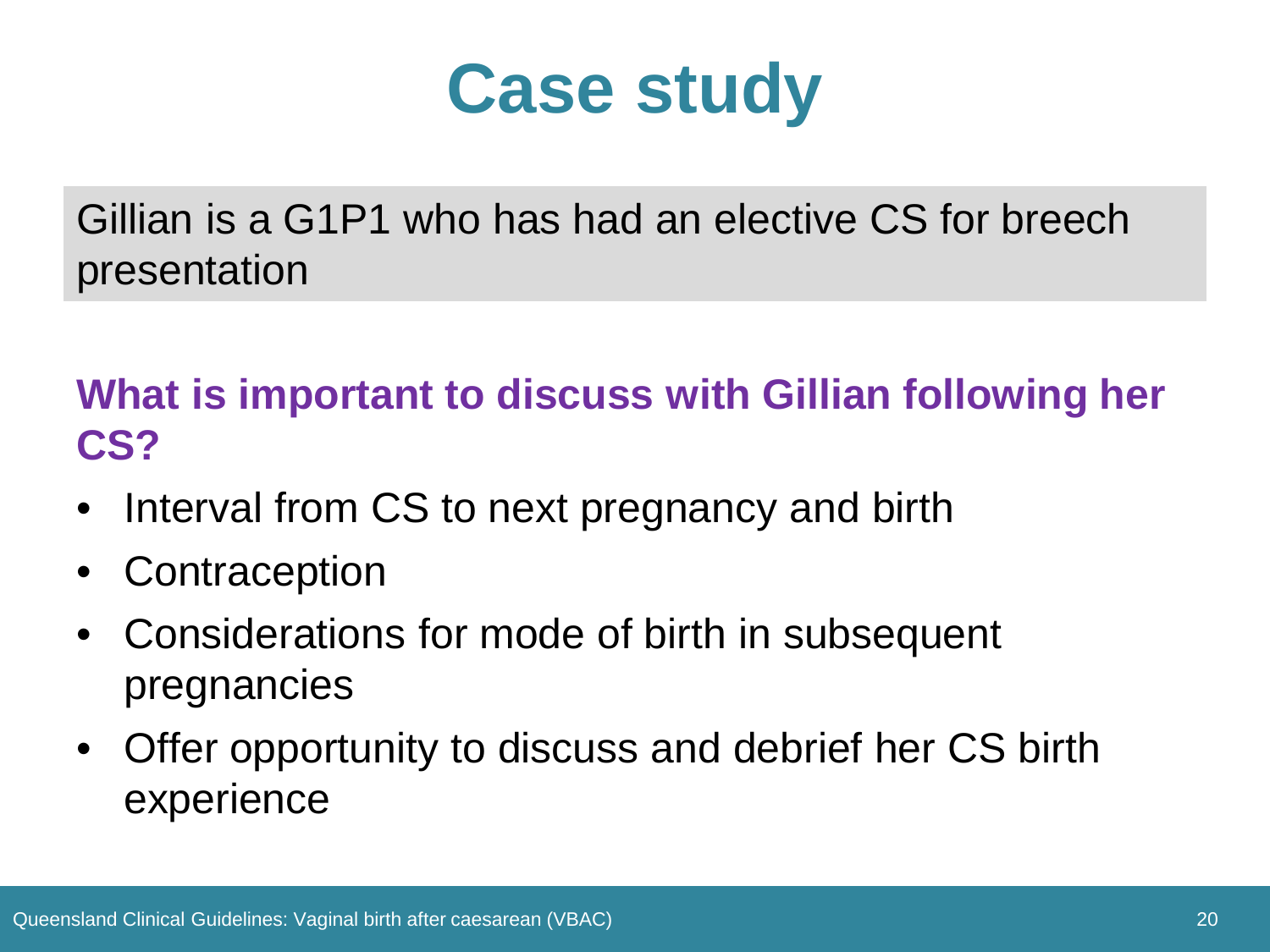### **Mode of birth considerations**

Two years later, Gillian is pregnant for the second time. She presents to her local hospital for her booking in appointment

#### **What information needs to be obtained at this visit?**

- Date and indication for previous CS
- Type of CS performed
- Operation report to verify incision type, closure technique and any postoperative complications

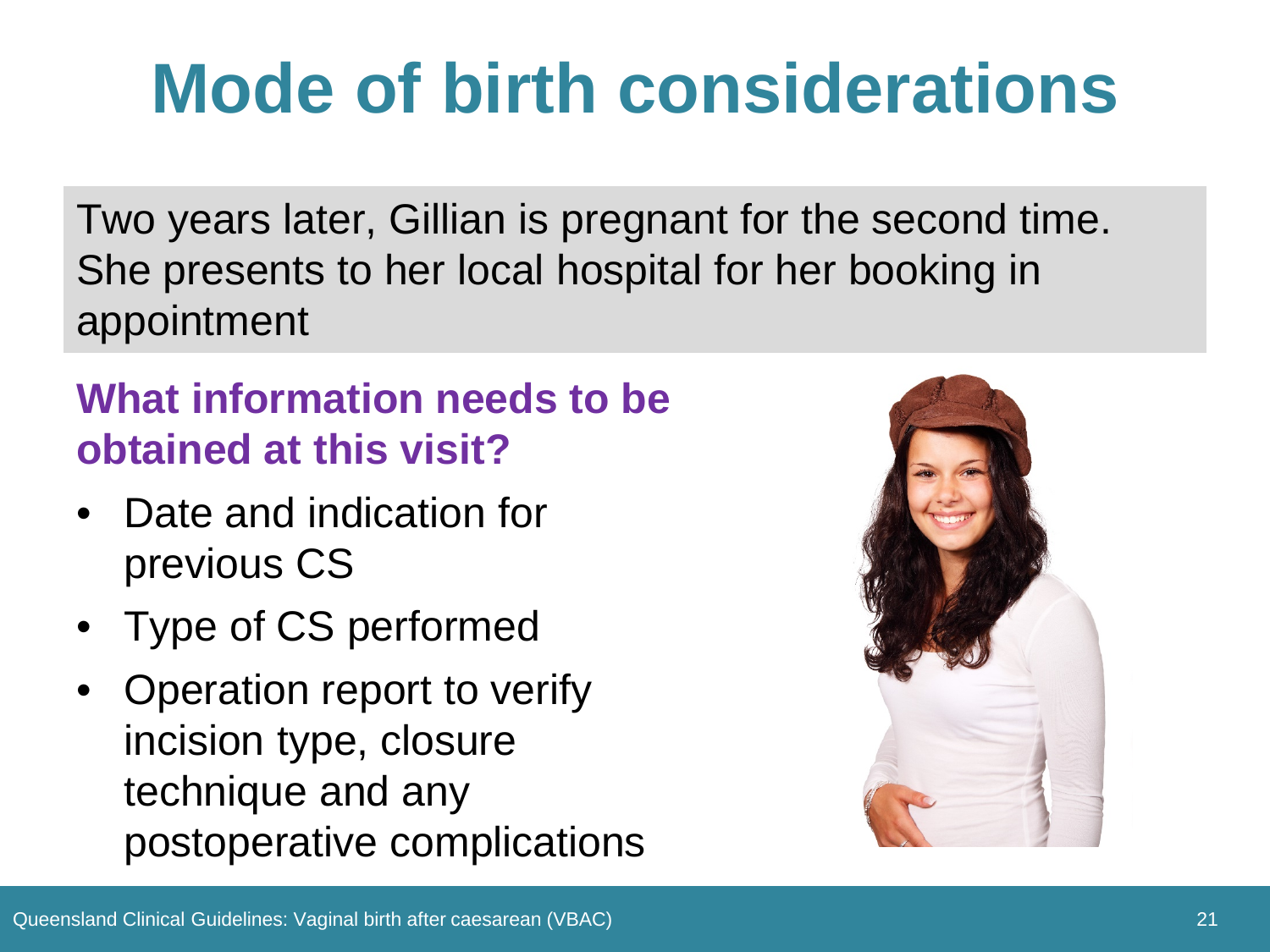## **Antenatal counselling**

#### **What are some important considerations for counselling Gillian?**

- Discuss risks and benefits in a balanced and systematic way
- Wherever possible, use a standardised counselling checklist to promote consistent information
- Individualise discussions according to Gillian's circumstances and preferences
- Be mindful that women weigh potential risks and benefits uniquely
- Consider Gillian's intended family size and risks of additional CS with recognition that future plans may change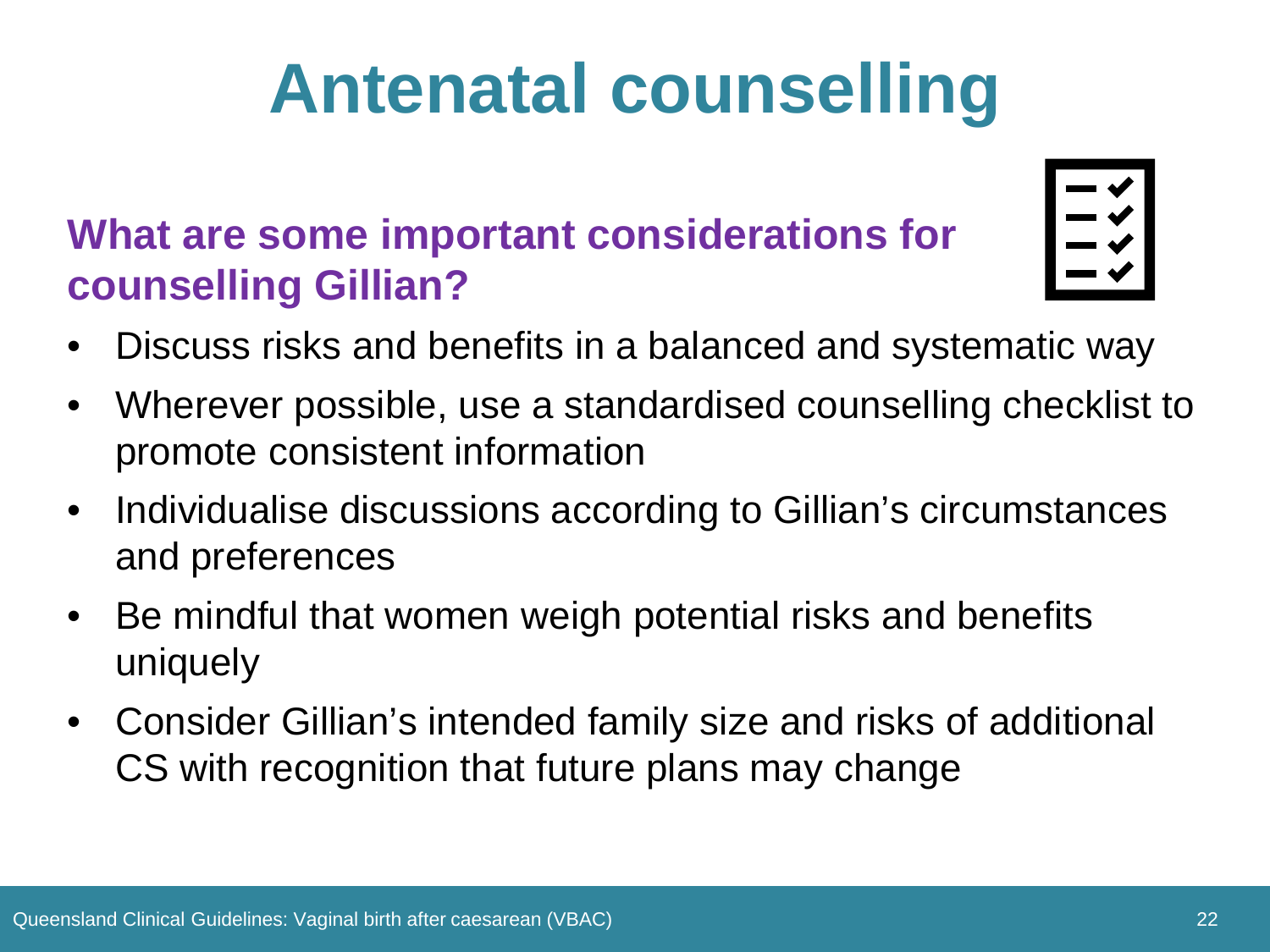## **Induction of labour**

Gillian is planning a VBAC and is now 41+0 weeks pregnant.

**What are some considerations to discuss with Gillian about VBAC and induction of labour (IOL)?**

- IOL is not contraindicated in VBAC, but is associated with an increased risk of uterine rupture and lower rates of VBAC
- Consider IOL if risks of expectant management outweigh risks of IOL
- Consider only if Gillian prefers IOL over CS
- Use mechanical methods of IOL and avoid prostaglandins where possible

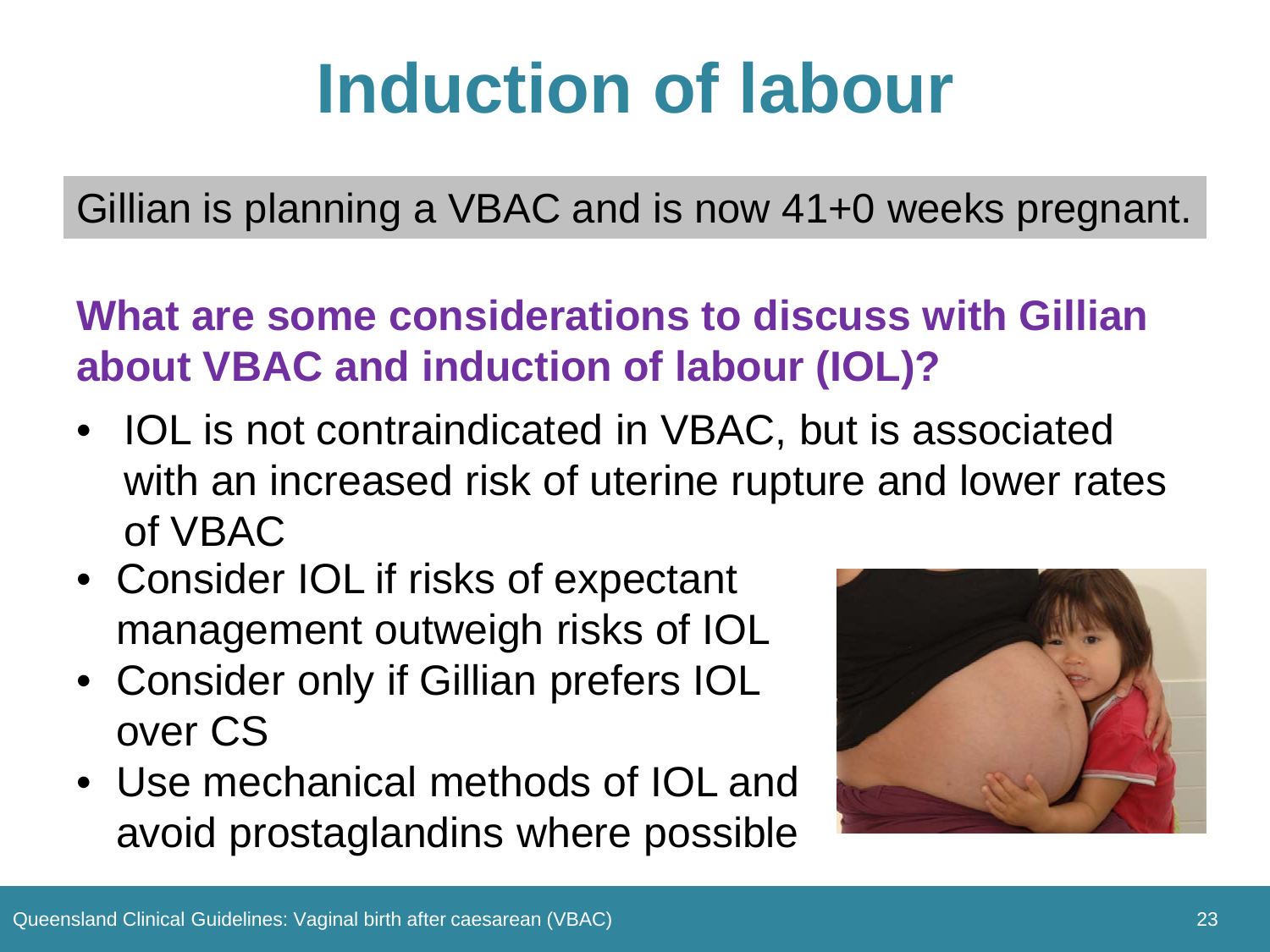#### **Labour and birth**

#### Gillian goes into spontaneous labour at 41+1 weeks

#### **What intrapartum care is recommended for women having a VBAC?**

- Provide one-to-one midwifery care and continuous support
- Recommend continuous electronic fetal monitoring during labour
- Observe for signs and symptoms of uterine rupture
- If difficult cannulation is anticipated or additional risk factors are present, insert an intravenous cannula
- Women having a VBAC can safely access full range of pain relief options including water immersion and epidural